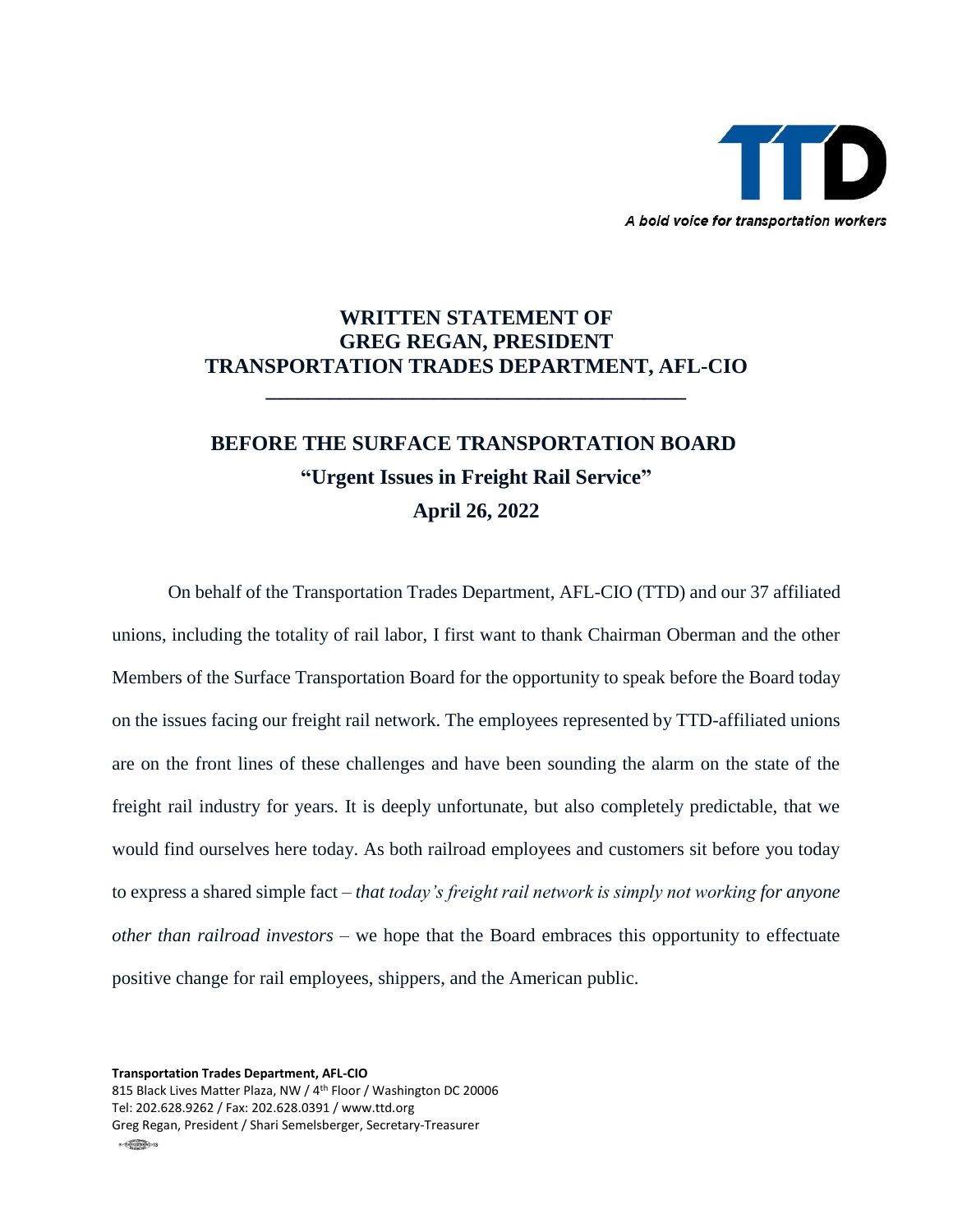#### **Freight Rail – A Recent History**

As members of the Board are aware, the deployment of Precision Scheduled Railroading (PSR) has resulted in fundamental changes to how freight rail operates, and with what capacity and reliability it can deliver service. At the core of the PSR ethos is deep cuts to its workforce. PSR railroads endeavor to operate with such minimal headcount as to frequently imperil their own ability to operate and maintain their business. As Chairman Oberman pointed out in the notice announcing this hearing:

*"Over the last 6 years, the Class Is collectively have reduced their work force by 29% – that is about 45,000 employees cut from the payrolls. In my view, all of this has directly contributed to where we are today – rail users experiencing serious deteriorations in rail service because, on too many parts of their networks, the railroads simply do not have a sufficient number of employees."* 

Despite the claims made by the Class I carriers, it is simply impossible to provide an equivalent level of service after eliminating a third of the workforce in less than a decade. These cuts have guaranteed that adequate crews will be unavailable, that equipment and infrastructure will not be adequately maintained, and that critical inspections will be deferred. TTD categorically rejects the absurd claim that the hard work of 45,000 employees had no demonstrable impact on the quality of service offered by Class I railroads.

While the elimination of jobs across all crafts of the freight rail network has undoubtedly contributed to operational breakdowns and service degradation, TTD notes that a number of shippers have specifically cited a lack of available crews as a major component of reduced service quality. In that regard, in the five years prior to the pandemic, Burlington Northern Santa Fe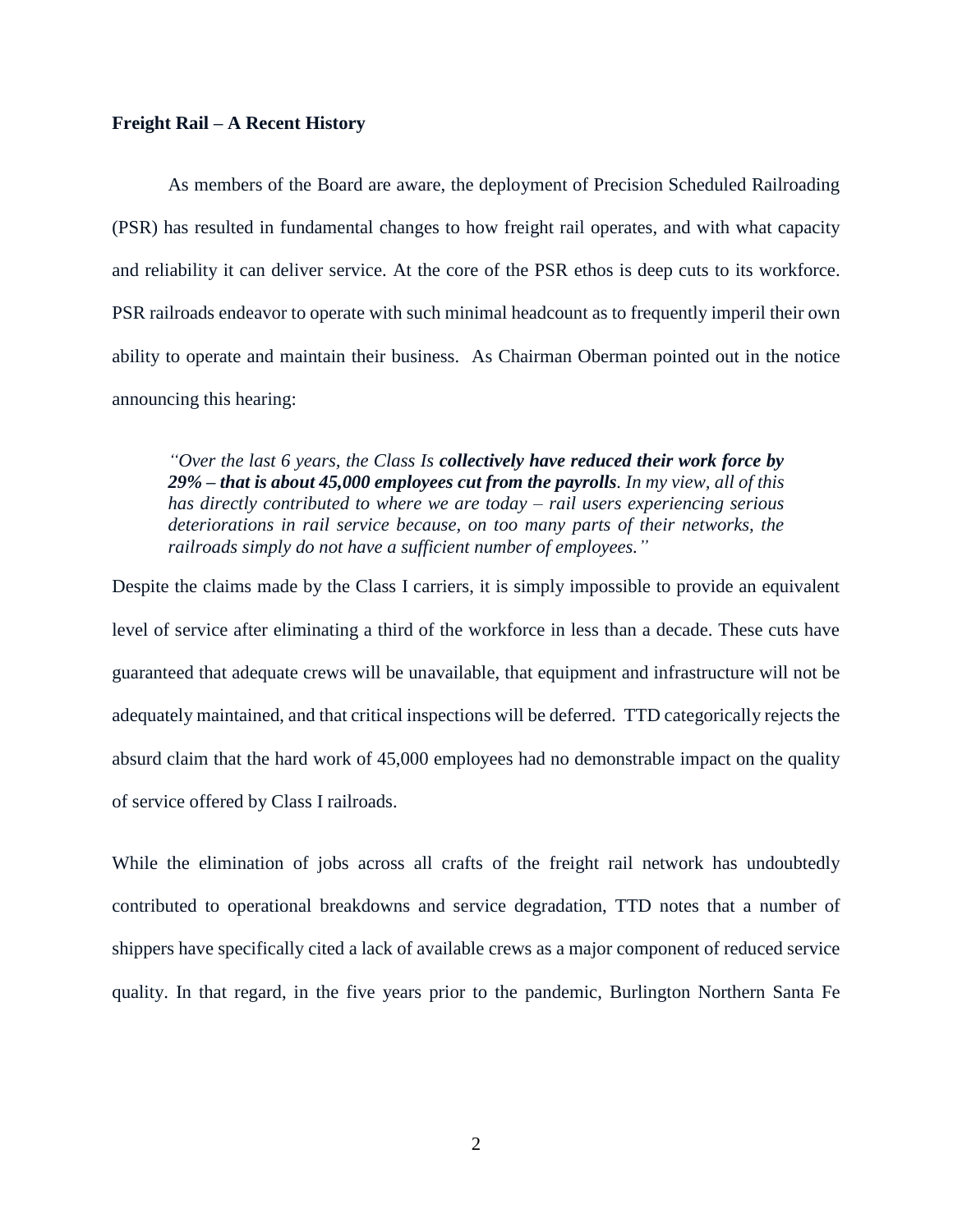(BNSF) cut its Train and Engine (T&E) workforce by 27%. Norfolk Southern (NS) has cut 24% of such employees, and Union Pacific (UP) has cut 32%. CSX, which stated on its Q1 Earnings Call last week that it "need[ed] more engineers and conductors, and that's it and that's what we are dedicated to do", eliminated the jobs of 43% percent of those engineers and conductors over the same time period.<sup>1</sup> It is completely unsurprising that this would result in crew shortages and rigid inflexibility in the network. These cuts have occurred with complete impunity for the railroads, and we continue to urge the Board to consider the impacts of these ill-considered mass layoffs on service quality.

TTD also calls on the Board to disregard the argument that the struggles being described by shippers, representing different industries across different parts of the country, are simply a oneoff disruption as a result of the COVID-19 pandemic. A "workforce shortage" in this instance is a misnomer. Railroads have long engaged in a concerted effort to cut headcount to the absolute bone. They have created a degraded safety culture that has driven away long-time employees, and in many cases second or third-generation railroaders, who have chosen to walk away from what were "jobs for life" in previous generations. The employees who remain are forced to do "less with less", and subject to increasingly [punitive and abusive policies](https://ttd.org/policy/policy-statements/opposing-abusive-railroad-attendance-policies/) meant to replace meaningful hiring and workforce development efforts with impossible demands on the existing workforce. TTD is well aware that the STB does not regulate the safety conditions faced by rail workers, nor does it impose staffing minimums for carriers. However, the link between service quality, including reliability and frequency, and adequate employment is clear. Simply, Class I railroads have spent

<sup>1</sup> STB Employment Data, Jan 2015-Jan 2020.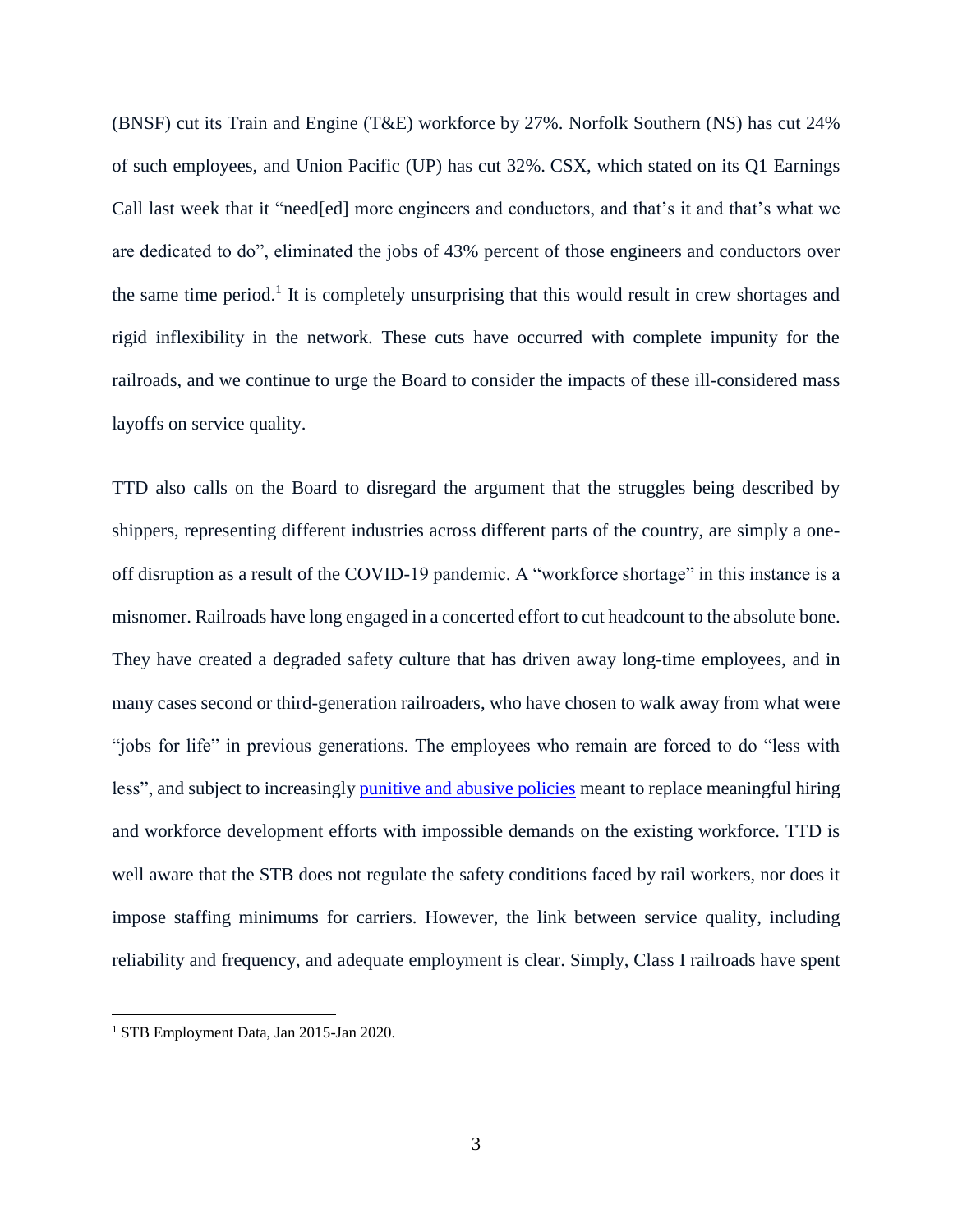years pursuing a model that ensured that they would be unable to provide quality service. The fact that the nation's too small and too fatigued rail workforce is reaching a breaking point is unequivocally a crisis of the railroads' own making.

The lack of available equipment to move carloads is further evidence that these struggles are not an artifact of pandemic conditions. While CSX and others have claimed that they have all the equipment they need for their operations, these claims do not comport with the experiences of the shippers here today, who are reporting that they are being told that locomotives are unavailable and/or that they will be served by fewer (but longer) trains on a schedule that may or may not be reasonable for the customer. In 2020, UP reduced its active locomotive fleet by 24% and only managed to keep 58% of its remaining locomotives in service. UP described this state of affairs as part of a well-considered capital strategy. When record cargo volumes descended at U.S. ports in 2021, UP continued to decrease fleet size, and only managed to increase its locomotive service utilization to 62%.<sup>2</sup> Any claim that railroads operated at maximum capacity during the peak of the supply chain crisis (or today) should be considered alongside the fact that they have chosen to artificially reduce available locomotive power to better suppress labor and maintenance costs, as they have laid off thousands of employees who work to maintain and repair equipment like locomotives.

### **A Broken Network**

The degradation of the freight rail industry has been years in the making. In July 2019, before the impacts of the pandemic, the House Transportation and Infrastructure Subcommittee on Railroads,

<sup>2</sup> SEC Form 10K, 2021, 2022.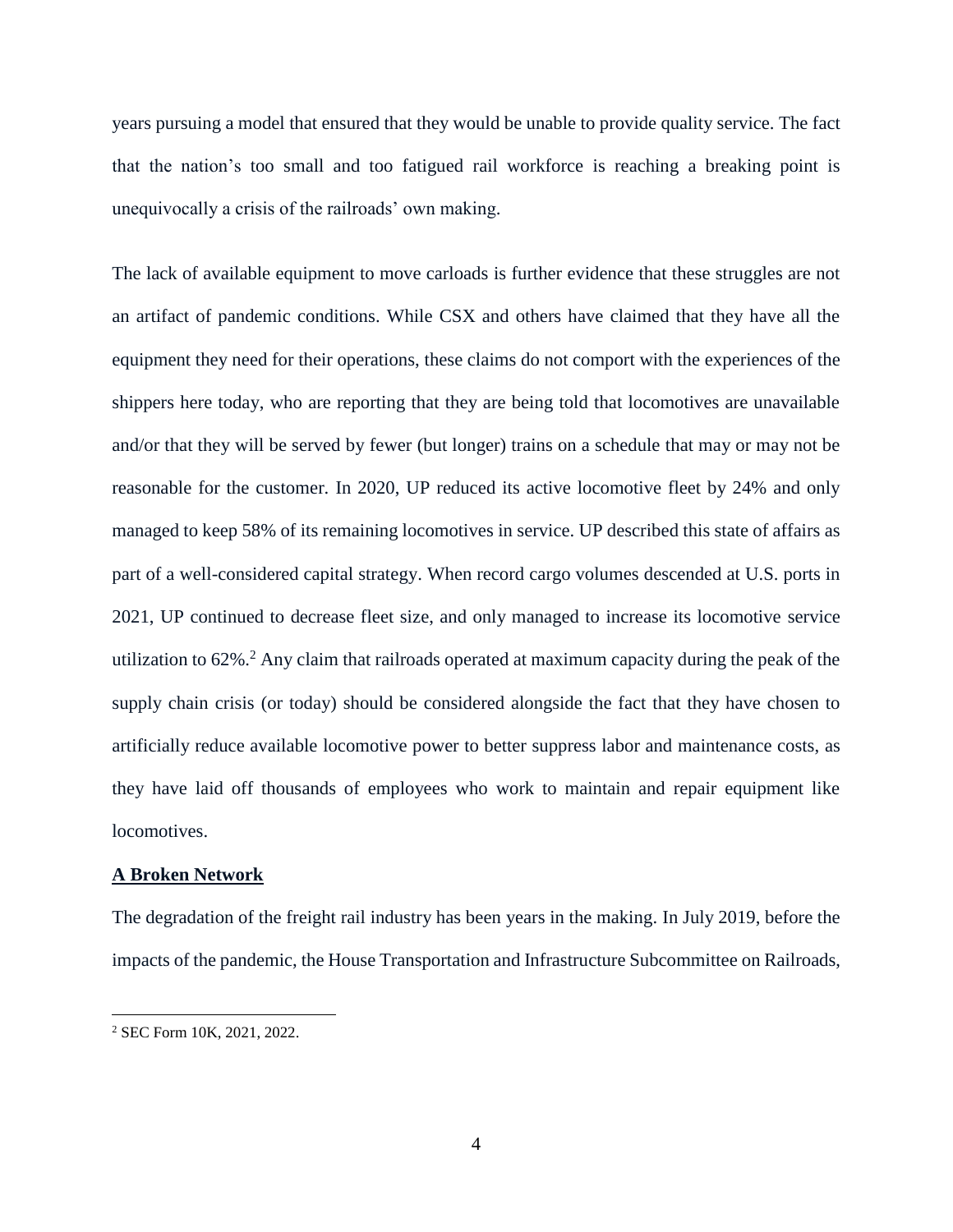Pipelines, and Hazardous Materials held a "Railroad Shippers Roundtable". Participants, some of whom are also here today, condemned conditions at the time, stating that:

- "Railroads are providing less service, charging more, and rejecting reasonable dispute resolution options…"
- "We have seen numerous delays recently due to insufficient locomotive power, incorrect configuration of power, faulty power, lack of crews, and ongoing poor communication between the railroads. The lack of locomotives means the trains cannot be loaded at the mines, and can end up sitting at our plant, at interchange, or at the mine for days."
- "'Precision Scheduled Railroading' is anything but precise, at origin or destination."
- "PSR has increasingly resulted in arbitrary, abrupt and disruptive changes to operating plans and service schedules… there's now little to no surge capacity in the industry to meeting upticks in demand for rail service."<sup>3</sup>

Those representatives knew then what TTD member unions also knew when they unanimously [adopted a policy statement](https://ttd.org/policy/precision-scheduled-railroading-threatens-to-gut-americas-freight-rail-system/) warning that the spread of the PSR model "disrupting the flow of commerce by degrading service or cutting off rail shipping options entirely will have cascading effects throughout sectors that directly or indirectly rely on freight rail to move their goods". It is disingenuous to suggest that the unique impacts of COVID-19 are solely to blame for service degradation, which was well underway prior to the pandemic. Instead, the pandemic laid bare the state of the industry as we know it. When cargo volumes did spike, and railroads were faced with an economic shock and need for surge capacity, several carriers promptly approached or reached

<sup>3</sup> <https://www.goiam.org/news/territories/tcu-union/rail-shippers-to-congress-psr-demurrage-are-killing-us/>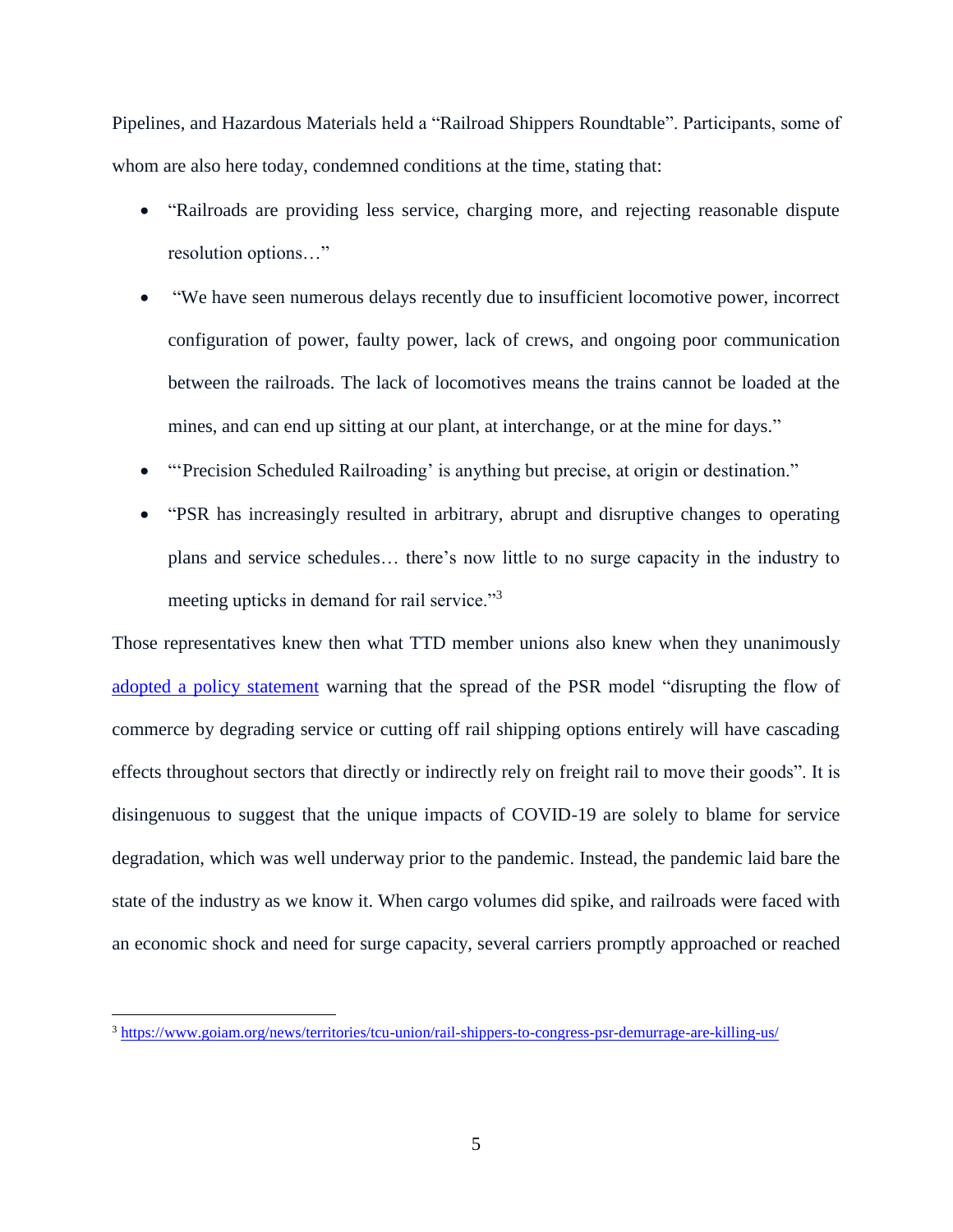meltdown status. In July of 2021, due to an inability to handle traffic, UP suspended service between the West Coast and its Global IV gateway in Chicago, and BNSF began rationing, or metering, service over its LA-Long Beach-Chicago routes. In the same month, NS shut down its intermodal traffic through Central Pennsylvania. UP would go on to suspend certain service again in October, and BNSF would re-implement restrictions concerning LA-Long Beach in December. Gallingly, even after the announcement of this hearing, UP informed its customers on April 11<sup>th</sup> that it would begin metering traffic after April 18<sup>th</sup> if customers didn't voluntarily reduce their inventory.

The evidence that service is worsening extends beyond individual anecdotes and the failures of last summer and fall. Across Class Is, weekly average train speeds in 2022 are down from both 2021 and 2020, and terminal dwell times are up. Q1 intermodal speeds declined 6.9% for CSX and 2.1% for UP, despite intermodal volumes being down 5% for UP and 1% for CSX year over year. Other data that shows concerning trends can be gleaned from the data the Board collects, but it is also key to note even those conclusions are inherently incomplete.

Last year, the Board requested comments on issues surrounding first-mile/last-mile (FMLM) service. This effort stems in part from the inadequacy of current data in representing real world conditions. While terminal-to-terminal velocity is an important statistic, it can be misleading as it does not reflect the performance of the movement of railcars between a local railroad serving yard and a shipper or receiver facility. Ultimately, a network that is operating efficiently between its own terminals—yet is not reaching a shipper's facility in a timely manner—is not providing quality service. It is our belief that deeper insight into FMLM issues will reveal more of the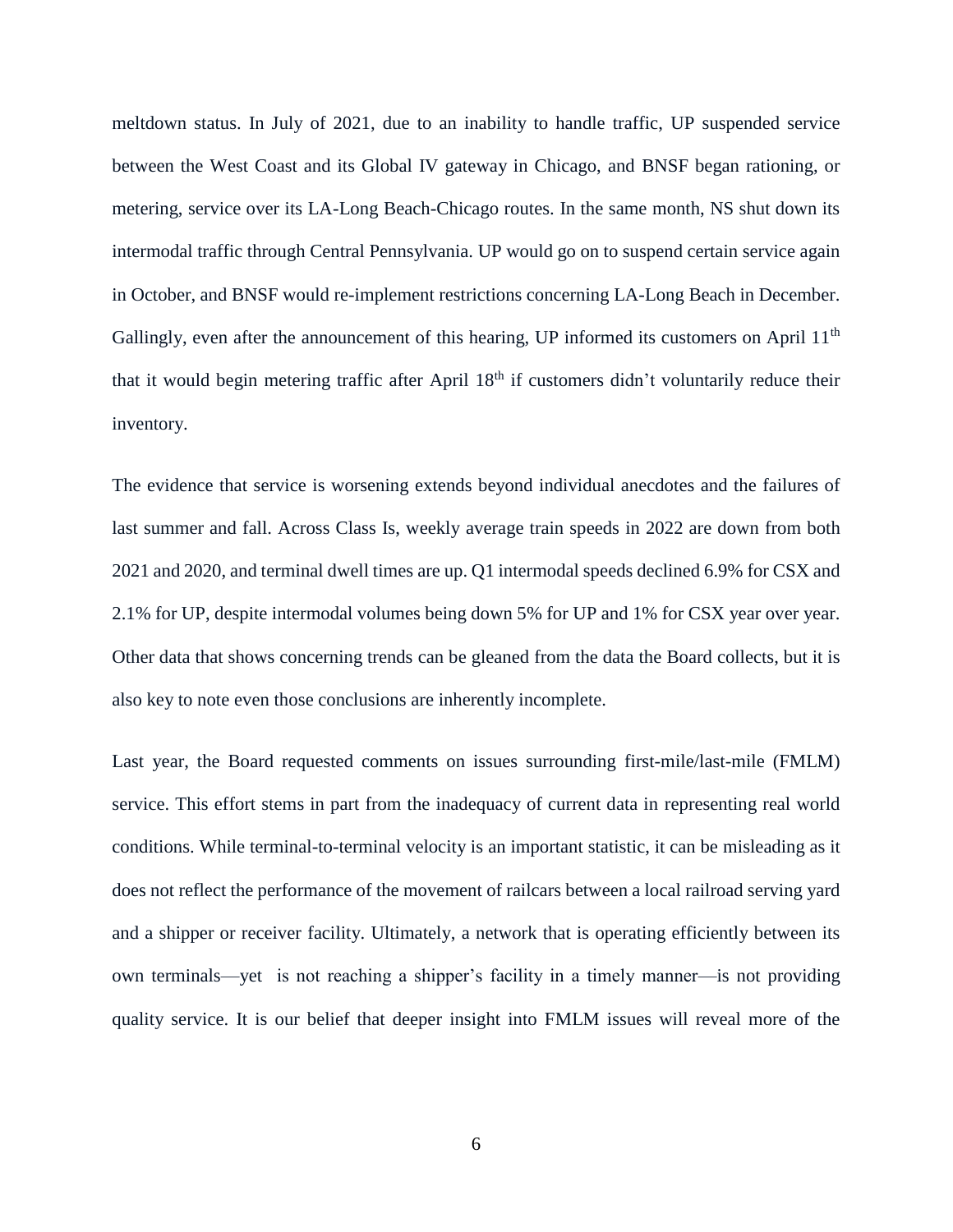difficulties that shippers have discussed today. Regardless of source, whether it be the Board's data, the day to day experience of rail labor, and/or the testimonials of shippers of every stripe, it is beyond apparent that service quality has reached crisis levels.

#### **The Path Forward**

Unfortunately, we cannot rely on the Class I railroads to address these issues. They have acted with impunity, both in deleterious and dangerous job cuts and attendant decline in service quality. Left to their own devices, circumstances will not meaningfully improve. The workforce will continue to be pushed well past its breaking point, shippers will struggle to get product in and out of their facilities, and the American consumer will suffer for all of it. We note that this hearing is taking place only after Class I's were already warned by Chairman Oberman on the state of service in July 2021. The response at the time and through today continues to be, as a trade publication put it, "US Class I railroads to feds: Don't blame us".<sup>4</sup>

It is for these reasons that the Board must exercise its authorities to reign in the unacceptable state of freight rail service. Current law requires railroads to provide reasonable service at reasonable rates, known as the common carrier obligation.<sup>5</sup> Since STB's creation in 1996, there have been 51 cases brought to the Board concerning "reasonable rates", with shippers noting that they frequently find the process to challenge a rate to be prohibitively costly and time-consuming. <sup>6</sup> The process to challenge the reasonable nature of service is even more opaque. Neither the statute nor the

<sup>4</sup> US Class I railroads to feds: Don't blame us, Freightwaves, August 10, 2021.

<sup>5</sup> 49 U.S. Code § 11101

<sup>6</sup> The Surface Transportation Board (STB): Background and Current Issues, Congressional Research Service, January 2022.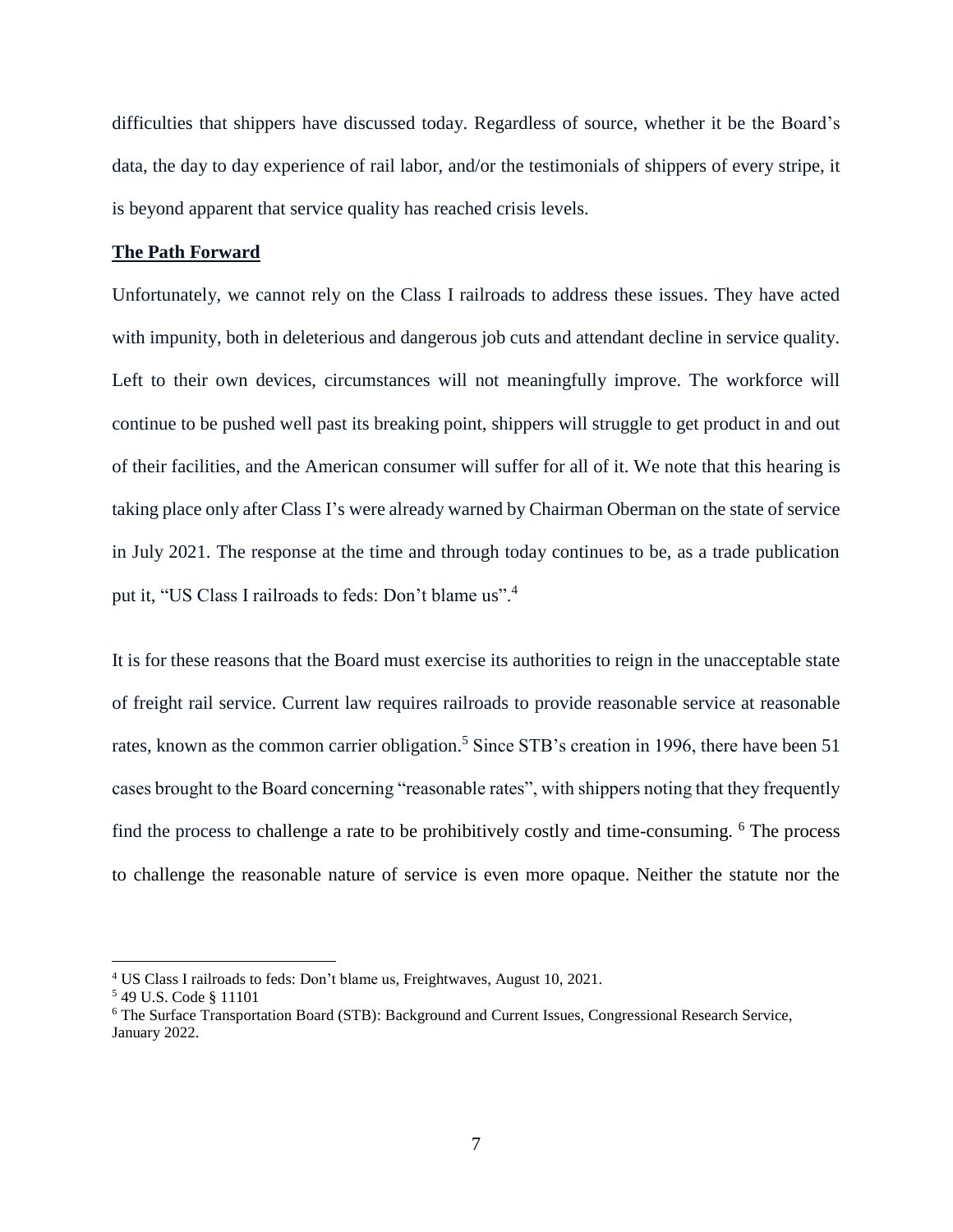Board's regulations speak to a framework by which to bring such a case. In 1998, when the Board considered what deteriorated service meant within STB Ex. Parte No.628, it declined to provide a definition, stating that it did "not list particular factors to be used in making that assessment, or propose a specific test period, but rather sought to retain the flexibility needed to address widely varying circumstances".

The ambiguous nature of the requirement has proved to be of little use in combating the provision of poor service, and railroads have operated with the understanding that the STB is unlikely to reach a finding that the service provided is not reasonable. It is with this certainty that they have acted to decimate their workforce and ignore the needs of shippers, knowing that there will be no consequences. However, the intent of the statute to govern both reasonable rates and reasonable service must be realized. TTD calls on the Board to forcefully apply the service requirements of the common carrier obligation in circumstances in which service has been degraded and cannot be considered reasonable. In doing so, the Board should consider a number of factors, including the impacts of reductions to the workforce and the existence of a workforce that can be meaningfully expected to provide requested service. The Board should also consider the impacts of reductions in equipment, the availability of equipment, and the maintenance of equipment or railroad infrastructure. TTD believes firmly that the Board has the statutory authority to apply the common carrier obligation in this manner. However, if the Board determines that it requires additional authorities or legislative direction to allow it to ensure the provision of reasonable service, then it should promptly make this known to Congress.